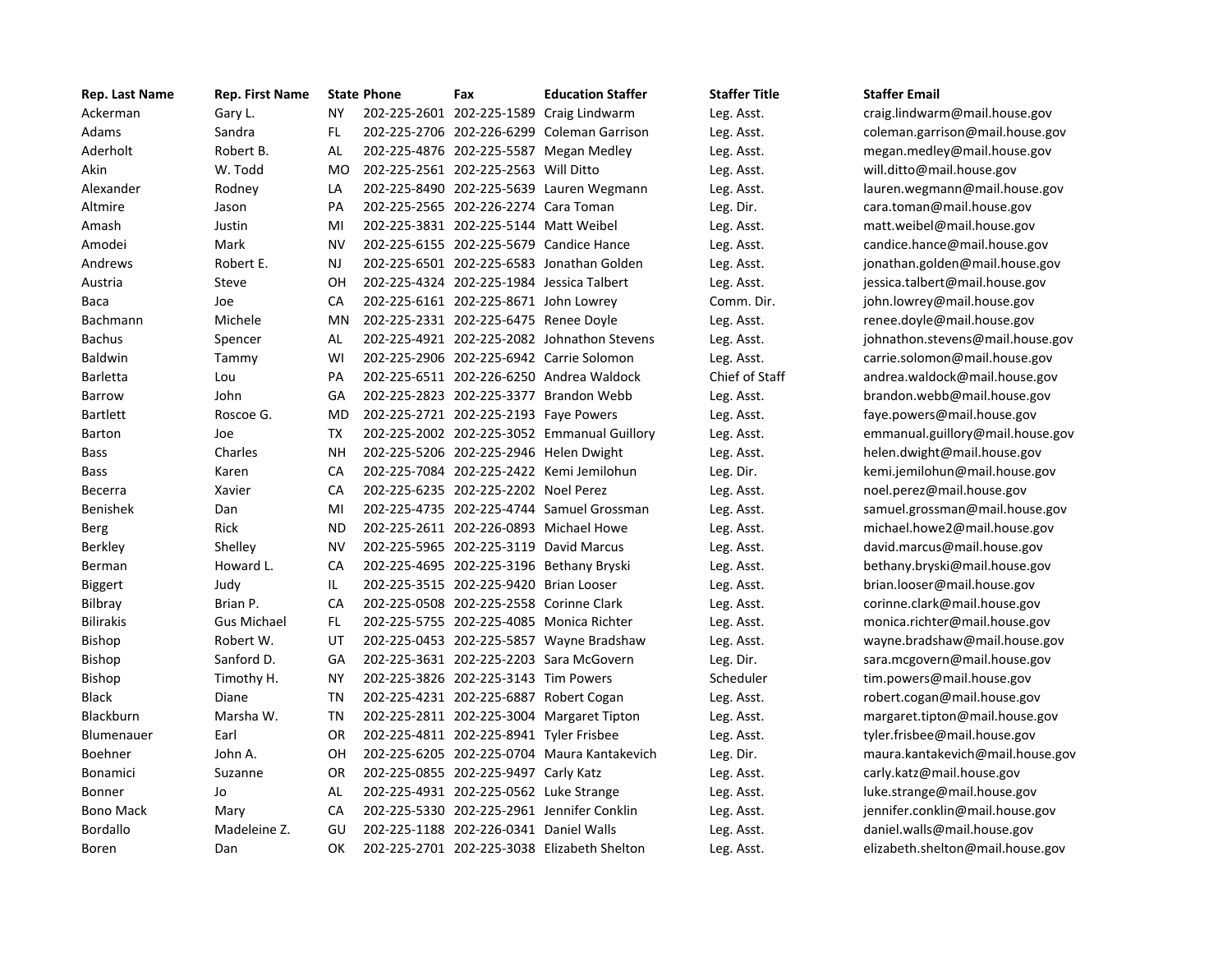| Boswell            | Leonard L.           | IA        | 202-225-3806 202-225-5608 Katy Siddall  |                                                  | Leg. Asst.         | katy.siddall@mail.house.gov           |
|--------------------|----------------------|-----------|-----------------------------------------|--------------------------------------------------|--------------------|---------------------------------------|
| Boustany           | Charles W.           | LA        | 202-225-2031 202-225-5724 Jack Pandol   |                                                  | Leg. Asst.         | jack.pandol@mail.house.gov            |
| Brady              | Kevin                | TX        |                                         | 202-225-4901 202-225-5524 Andrew Wankum          | Leg. Asst.         | andrew.wankum@mail.house.gov          |
| Brady              | Robert A.            | PA        |                                         | 202-225-4731 202-225-0088 Ashley Shillingsburg   | Leg Dir.           | ashley.shillingsburg@mail.house.gov   |
| <b>Braley</b>      | Bruce L.             | ΙA        |                                         | 202-225-2911 202-225-6666 Robert Goldsmith       | Leg. Asst.         | robert.goldsmith@mail.house.gov       |
| <b>Brooks</b>      | Mo                   | AL.       |                                         | 202-225-4801 202-225-4392 Anna Campbell          | Leg. Asst.         | anna.campbell@mail.house.gov          |
| Broun              | Paul                 | GA        | 202-225-4101 202-226-0776 Julie Marsh   |                                                  | Leg. Asst.         | julie.marsh@mail.house.gov            |
| Brown              | Corrine              | FL.       | 202-225-0123 202-225-2256 David Simon   |                                                  | Comm. Dir.         | david.simon@mail.house.gov            |
| Buchanan           | Vern                 | FL.       | 202-225-5015 202-226-0828 Margo Keeler  |                                                  | Scheduler          | margo.keeler@mail.house.gov           |
| Bucshon            | Larry                | IN        | 202-225-4636 202-225-3284 Will Brown    |                                                  | Leg. Asst.         | will.brown@mail.house.gov             |
| <b>Buerkle</b>     | Ann Marie            | NΥ        |                                         | 202-225-3701 202-225-4042 Jennifer Groover       | Sr. Leg. Aide      | jennifer.groover@mail.house.gov       |
| <b>Burgess</b>     | Michael C.           | ТX        |                                         | 202-225-7772 202-225-2919 George McCormick       | Leg. Counsel       | george.mccormick@mail.house.gov       |
| Burton             | Dan                  | IN        | 202-225-2276 202-225-0016 Mary O'Keeffe |                                                  | Leg. Dir.          | mary.okeeffe@mail.house.gov           |
| <b>Butterfield</b> | George K.            | NC.       | 202-225-3101 202-225-3354 Dennis Sills  |                                                  | Leg. Asst.         | dennis.sills@mail.house.gov           |
| Calvert            | Ken                  | СA        |                                         | 202-225-1986 202-225-2004 Deena Contreras        | Leg. Asst.         | deena.contreras@mail.house.gov        |
| Camp               | Dave                 | MI        |                                         | 202-225-3561 202-225-9679 Ashton Strohkirch      | Leg. Asst.         | ashton.strohkirch@mail.house.gov      |
| Campbell           | John                 | CA        |                                         | 202-225-5611 202-225-9177 Danica Dawson          | Leg. Asst.         | danica.dawson@mail.house.gov          |
| Canseco            | Francisco            | <b>TX</b> | 202-225-4511 202-225-2237 Jason Herbert |                                                  | Leg. Asst.         | jason.herbert@mail.house.gov          |
| Cantor             | Eric                 | VA        | 202-225-2815 202-225-0011 Ryan Garber   |                                                  | Leg. Asst.         | ryan.garber@mail.house.gov            |
| Capito             | <b>Shelley Moore</b> | <b>WV</b> |                                         | 202-225-2711 202-225-7856 Victoria Weaver        | Leg. Asst.         | victoria.weaver@mail.house.gov        |
| Capps              | Lois                 | СA        |                                         | 202-225-3601 202-225-5632 Sarah Rubinfield       | Scheduler          | sarah.rubinfield@mail.house.gov       |
| Capuano            | Michael E.           | MA        |                                         | 202-225-5111 202-225-9322 Christina Tsafoulias   | Leg. Asst.         | christina.tsafoulias@mail.house.gov   |
| Cardoza            | Dennis A.            | СA        |                                         | 202-225-6131 202-225-0819 Estakio Beltran        | Leg. Asst.         | estakio.beltran@mail.house.gov        |
| Carnahan           | Russ                 | MO        | 202-225-2671 202-225-7452 Colleen Bell  |                                                  | Leg. Asst.         | colleen.bell@mail.house.gov           |
| Carney             | John                 | DE        | 202-225-4165 202-225-2291 Sheila Grant  |                                                  | Leg. Asst.         | sheila.grant@mail.house.gov           |
| Carson             | Andre                | IN        | 202-225-4011 202-225-5633 Erica Powell  |                                                  | Leg. Asst.         | erica.powell@mail.house.gov           |
| Carter             | John R.              | TX        |                                         | 202-225-3864 202-225-5886 Elizabeth Hoffman      | Leg. Asst.         | elizabeth.hoffman@mail.house.gov      |
| Cassidy            | Bill                 | LA        | 202-225-3901 202-225-7313 David Pulliam |                                                  | Leg. Corr.         | david.pulliam@mail.house.gov          |
| Castor             | Katherine            | FL        |                                         | 202-225-3376 202-225-5652 Tiffany Williams       | Leg. Corr.         | tiffany.williams@mail.house.gov       |
| Chabot             | Steven               | OН        |                                         | 202-225-2216 202-225-3012 Adam Scheidler         | Leg. Asst.         | adam.scheidler@mail.house.gov         |
| Chaffetz           | Jason                | UT        | 202-225-7751 202-225-5629 Fred Ferguson |                                                  | Sr. Leg. Asst.     | fred.ferguson@mail.house.gov          |
| Chandler           | Albert Benjamin      | KY        |                                         | 202-225-4706 202-225-2122 Bethany Williams       | Leg. Asst.         | bethany.williams@mail.house.gov       |
| Christensen        | Donna                | VI        |                                         | 202-225-1790 202-225-5517 Angeline Muckle-Jabbar | Sr. Policy Advisor | angeline.muckle-jabbar@mail.house.gov |
| Chu                | Judy                 | CA        |                                         | 202-225-5464 202-225-5467 Lelaine Bigelow        | Leg. Asst.         | lelaine.bigelow@mail.house.gov        |
| Cicilline          | David                | RI        |                                         | 202-225-4911 202-225-3290 Christopher Bizzacco   | Leg. Asst.         | christopher.bizzacco@mail.house.gov   |
| Clarke             | Hansen               | MI        |                                         | 202-225-2261 202-225-5730 Lindsay Schubiner      | Leg. Asst.         | lindsay.schubiner@mail.house.gov      |
| Clarke             | <b>Yvette Diane</b>  | ΝY        |                                         | 202-225-6231 202-226-0112 Bridgette DeHart       | Sr. Policy Advisor | bridgette.dehart@mail.house.gov       |
| Clay               | William Lacy         | MO.       | 202-225-2406 202-226-3717 Joshua Peters |                                                  | Leg. Asst.         | joshua.peters@mail.house.gov          |
| Cleaver            | Emanuel              | MO        | 202-225-4535 202-225-4403 Taylor Share  |                                                  | Leg. Asst.         | taylor.share@mail.house.gov           |
| Clyburn            | James E.             | <b>SC</b> | 202-225-3315 202-225-2313 Willie Lyles  |                                                  | Leg. Asst.         | willie.lylesiii@mail.house.gov        |
| Coble              | Howard               | <b>NC</b> | 202-225-3065 202-225-8611 Betsy Huffine |                                                  | Scheduler          | betsy.huffine@mail.house.gov          |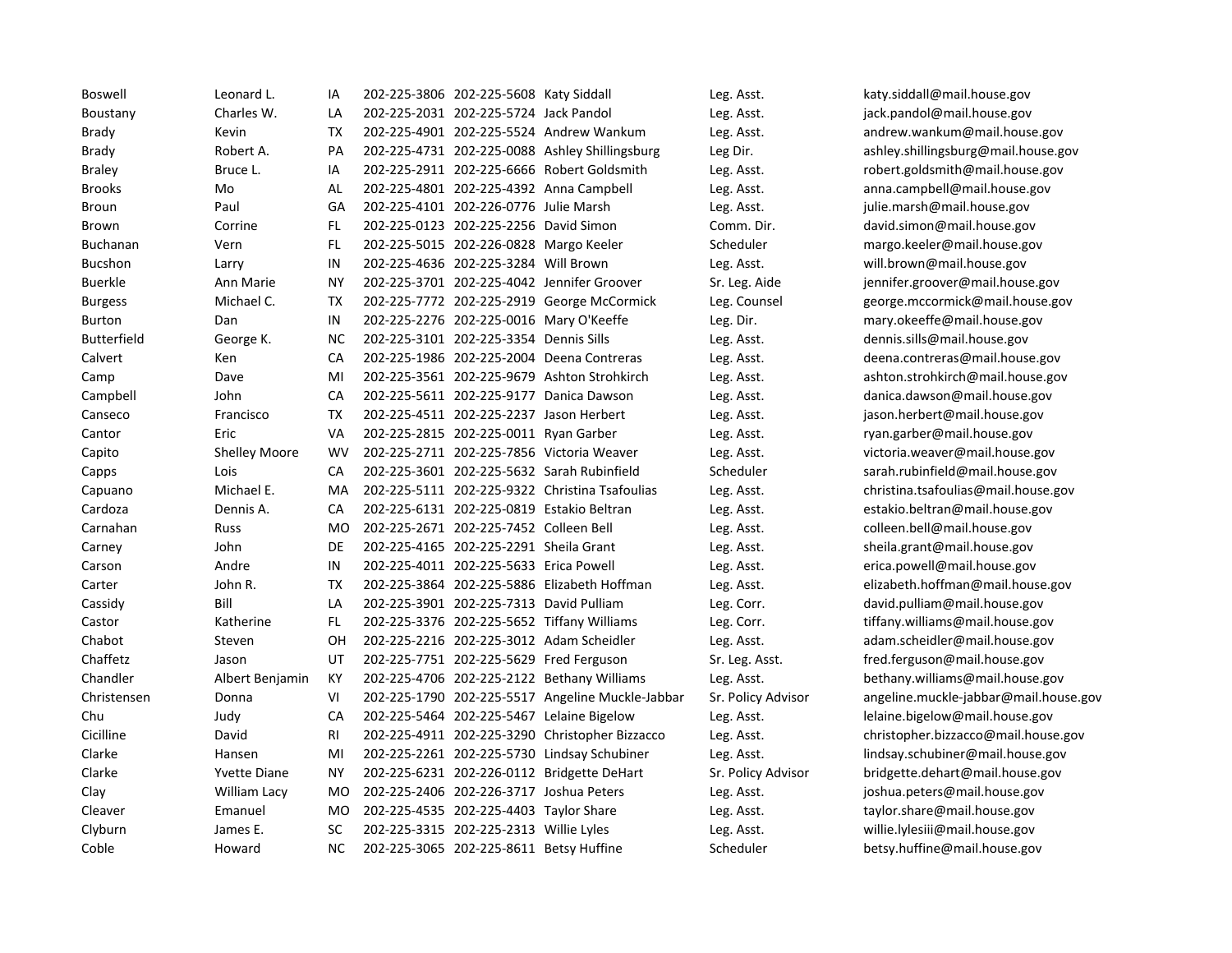| Coffman        | Michael      | CO        |                                          | 202-225-7882 202-226-4623 Evan Armstrong       | Leg. Asst.          | evan.armstrong@mail.house.gov       |
|----------------|--------------|-----------|------------------------------------------|------------------------------------------------|---------------------|-------------------------------------|
| Cohen          | Stephen I.   | TN        | 202-225-3265 202-225-5663 Reisha Buster  |                                                | Leg. Dir.           | reisha.buster@mail.house.gov        |
| Cole           | Tom          | OK        | 202-225-6165 202-225-3512 Emily Edens    |                                                | Leg. Asst.          | emily.edens@mail.house.gov          |
| Conaway        | K. Michael   | <b>TX</b> | 202-225-3605 202-225-1783 Paul Balzano   |                                                | Leg. Dir.           | paul.balzano@mail.house.gov         |
| Connolly       | Gerald E.    | VA        |                                          | 202-225-1492 202-225-3071 Dominic Bonaiuto     | Leg. Dir.           | dominic.bonaiuto@mail.house.gov     |
| Conyers        | John         | MI        |                                          | 202-225-5126 202-225-0072 Michael Darner       | Leg. Dir.           | michael.darner@mail.house.gov       |
| Cooper         | James        | TN        | 202-225-4311 202-226-1035 Zack Marshall  |                                                | Leg. Asst.          | zack.marshall@mail.house.gov        |
| Costa          | Jim          | CA        |                                          | 202-225-3341 202-225-9308 Jessica Kahanek      | Press Secy.         | jessica.kahanek@mail.house.gov      |
| Costello       | Jerry F.     | IL.       |                                          | 202-225-5661 202-225-0285 Katie Stonewater     | Leg. Asst.          | katie.stonewater@mail.house.gov     |
| Courtney       | Joseph       | СT        | 202-225-2076 202-225-4977 John Hollay    |                                                | Leg. Asst.          | john.hollay@mail.house.gov          |
| Cravaack       | Chip         | MN        | 202-225-6211 202-225-0699 Jack Baer      |                                                | Leg. Asst.          | jack.baer@mail.house.gov            |
| Crawford       | Eric         | AR        | 202-225-4076 202-225-5602 Jacob Melcher  |                                                | Leg. Corr.          | jacob.melcher@mail.house.gov        |
| Crenshaw       | Ander        | FL.       | 202-225-2501 202-225-2504 Jennifer Debes |                                                | Leg. Asst.          | jennifer.debes@mail.house.gov       |
| Critz          | Mark         | PA        |                                          | 202-225-2065 202-225-5709 Jaynelle Henderson   | Leg. Asst.          | jaynelle.henderson@mail.house.gov   |
| Crowley        | Joseph       | ΝY        | 202-225-3965 202-225-1909 Nicole Cohen   |                                                | Leg. Asst.          | nicole.cohen@mail.house.gov         |
| Cuellar        | Henry        | ТX        |                                          | 202-225-1640 202-225-1641 Claudia Urrabazo     | Leg. Asst.          | claudia.urrabazo@mail.house.gov     |
| Culberson      | John Abney   | <b>TX</b> |                                          | 202-225-2571 202-225-4381 Catherine Knowles    | Leg. Asst.          | catherine.knowles@mail.house.gov    |
| Cummings       | Elijah E.    | MD.       | 202-225-4741 202-225-3178 Angela Hanks   |                                                | Leg. Asst.          | angela.hanks@mail.house.gov         |
| Davis          | Danny K.     | IL.       |                                          | 202-225-5006 202-225-5641 Jill Hunter-Williams | Leg. Dir.           | jill.hunter-williams@mail.house.gov |
| Davis          | Geoff        | KY        | 202-225-3465 202-225-0003 Jacob Olson    |                                                | Leg. Asst.          | jacob.olson@mail.house.gov          |
| Davis          | Susan A.     | CA        | 202-225-2040 202-225-2948 Quinn Dang     |                                                | Leg. Asst.          | quinn.dang@mail.house.gov           |
| DeFazio        | Peter A.     | <b>OR</b> |                                          | 202-225-6416 202-226-3493 Megan Debates        | Leg. Asst.          | megan.debates@mail.house.gov        |
| <b>DeGette</b> | Diana        | CO.       |                                          | 202-225-4431 202-225-5657 Peter Baumann        | Leg. Asst.          | peter.baumann@mail.house.gov        |
| DeLauro        | Rosa L.      | CT        | 202-225-3661 202-225-4890 Kelly Dittmar  |                                                | Leg. Asst.          | kelly.dittmar@mail.house.gov        |
| Denham         | Jeffrey John | CA        |                                          | 202-225-4540 202-225-3402 Chris Del Beccaro    | Leg. Asst.          | chris.delbeccaro@mail.house.gov     |
| Dent           | Charles W.   | PA        | 202-225-6411 202-226-0778 Laura Kent     |                                                | Dep. Chief of Staff | laura.kent@mail.house.gov           |
| DesJarlais     | Scott        | TN        | 202-225-6831 202-226-5172 Tom Prewitt    |                                                | Leg. Asst.          | tom.prewitt@mail.house.gov          |
| Deutch         | Theodore     | FL.       |                                          | 202-225-3001 202-225-5974 Christopher Fisher   | Leg. Aide           | christopher.fisher@mail.house.gov   |
| Diaz-Balart    | Mario        | FL.       | 202-225-4211 202-225-8576 Ryan Canfield  |                                                | Leg. Asst.          | ryan.canfield@mail.house.gov        |
| <b>Dicks</b>   | Norman D.    | <b>WA</b> | 202-225-5916                             | Colin Sheldon                                  | Leg. Asst.          | colin.sheldon@mail.house.gov        |
| Dingell        | John D.      | MI        | 202-225-4071 202-226-0371 Neal Ullman    |                                                | Leg. Asst.          | neal.ullman@mail.house.gov          |
| Doggett        | Lloyd        | <b>TX</b> |                                          | 202-225-4865 202-225-3073 Andrew Okuyiga       | Leg. Asst.          | andrew.okuyiga@mail.house.gov       |
| Dold           | Robert       | IL        | 202-225-4835 202-225-0837 Kris Denzel    |                                                | Leg. Asst.          | kris.denzel@mail.house.gov          |
| Donnelly       | Joseph       | IN        | 202-225-3915 202-225-6798 Alissa Stamm   |                                                | Leg. Asst.          | alissa.stamm@mail.house.gov         |
| Doyle          | Michael F.   | PA        | 202-225-2135 202-225-3084 Kamilla Kovacs |                                                | Leg. Asst.          | kamilla.kovacs@mail.house.gov       |
| Dreier         | David        | CA        | 202-225-2305 202-225-7018 Reed Linsk     |                                                | Leg. Asst.          | reed.linsk@mail.house.gov           |
| Duffy          | Sean         | WI        | 202-225-3365 202-225-3240 Sentell Barnes |                                                | Leg. Asst.          | sentell.barnes@mail.house.gov       |
| Duncan         | Jeff         | SC        | 202-225-5301 202-225-3216 Caleb Paxton   |                                                | Scheduler           | caleb.paxton@mail.house.gov         |
| Duncan         | John J.      | TN        | 202-225-5435 202-225-6440 Patra Wroten   |                                                | Leg. Asst.          | patra.wroten@mail.house.gov         |
| Edwards        | Donna        | <b>MD</b> |                                          | 202-225-8699 202-225-8714 Angie Jean-Marie     | Leg. Asst.          | angie.jean-marie@mail.house.gov     |
| Ellison        | Keith M.     | MN        | 202-225-4755 202-225-4886 Scott Ferriss  |                                                | Leg. Asst.          | scott.ferriss@mail.house.gov        |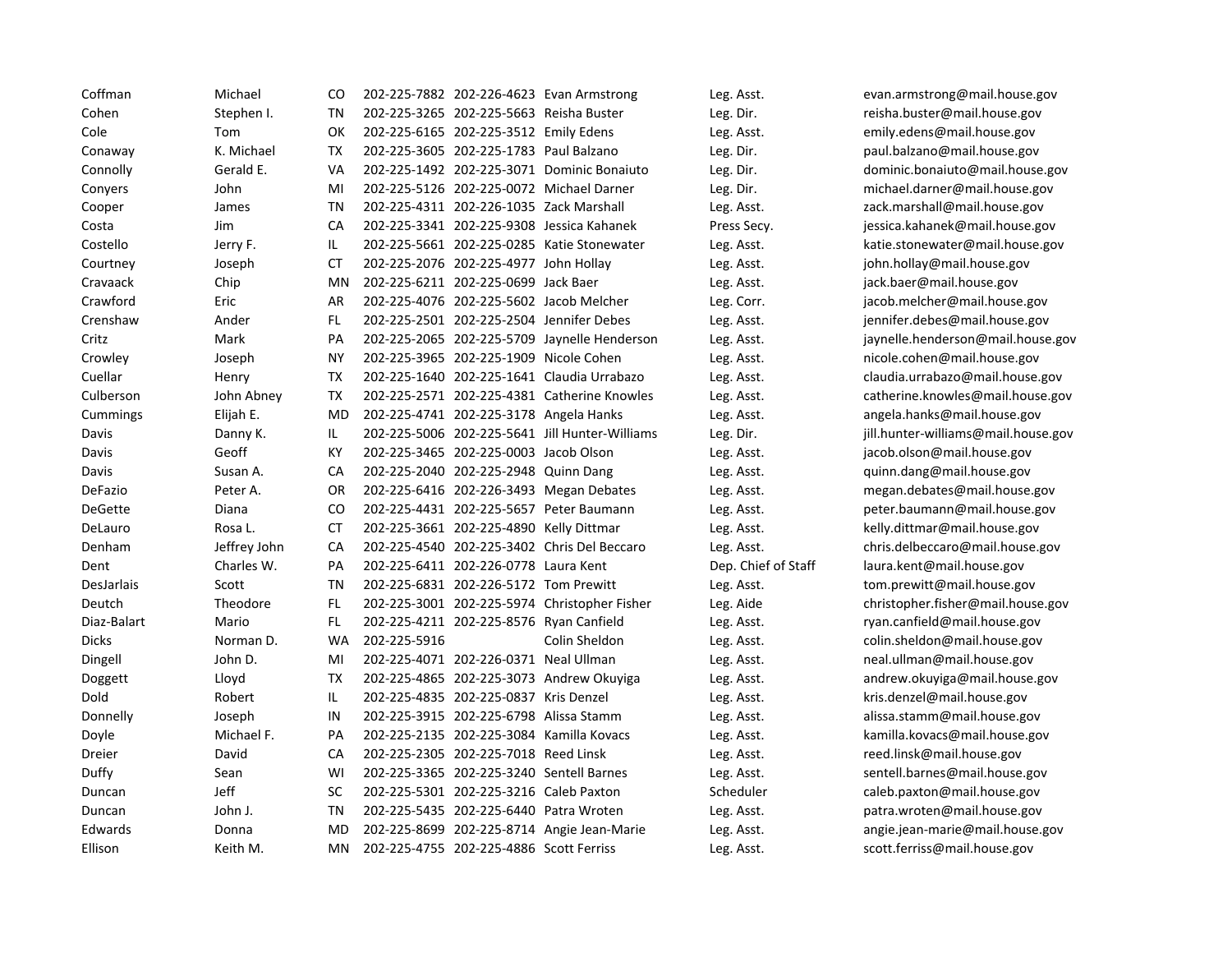| Ellmers       | Renee       | <b>NC</b> | 202-225-4531 202-225-5662 Josh Babb      |                                                | Leg. Asst.             | josh.babb@mail.house.gov            |
|---------------|-------------|-----------|------------------------------------------|------------------------------------------------|------------------------|-------------------------------------|
| Emerson       | Jo Ann      | <b>MO</b> | 202-225-4404 202-226-0326 Emily Herzog   |                                                | Leg. Asst.             | emily.herzog@mail.house.gov         |
| Engel         | Eliot L.    | <b>NY</b> |                                          | 202-225-2464 202-225-5513 Andrew Linhardt      | Leg. Asst.             | andrew.linhardt@mail.house.gov      |
| Eshoo         | Anna G.     | CA        | 202-225-8104 202-225-8890 Blake Hulnick  |                                                | Leg. Asst.             | blake.hulnick@mail.house.gov        |
| Faleomavaega  | Eni F. H.   | AS        | 202-225-8577 202-225-8757 Leilani Metz   |                                                | Leg. Asst.             | leilani.metz@mail.house.gov         |
| Farenthold    | Blake R.    | <b>TX</b> |                                          | 202-225-7742 202-226-1134 Houston Ernst        | Nat'l Security Advisor | houston.ernst@mail.house.gov        |
| Farr          | Sam         | CA        |                                          | 202-225-2861 202-225-6791 India McKinney       | Leg. Asst.             | india.mckinney@mail.house.gov       |
| Fattah        | Chaka       | <b>PA</b> | 202-225-4001 202-225-5392 Elizabeth King |                                                | Leg. Asst.             | elizabeth.king@mail.house.gov       |
| Filner        | Bob         | СA        |                                          | 202-225-8045 202-225-9073 Todd Ethington       | Leg. Asst.             | todd.ethington@mail.house.gov       |
| Fincher       | Stephen     | TN        | 202-225-4714 202-225-1765 Erin Bays      |                                                | Leg. Asst.             | erin.bays@mail.house.gov            |
| Fitzpatrick   | Michael     | PA        | 202-225-4276 202-225-9511 Katie Wise     |                                                | Leg. Asst.             | katie.wise@mail.house.gov           |
| Flake         | Jeff        | AZ        | 202-225-2635 202-226-4386 Sarah Towles   |                                                | Leg. Asst.             | sarah.towles@mail.house.gov         |
| Fleischmann   | Chuck       | <b>TN</b> | 202-225-3271 202-225-3494 Whitney Riggs  |                                                | Leg. Asst.             | wb.riggs@mail.house.gov             |
| Fleming       | John        | LA        |                                          | 202-225-2777 202-225-8039 Samantha McDonald    | Leg. Asst.             | samantha.mcdonald@mail.house.gov    |
| <b>Flores</b> | Bill        | TX        | 202-225-6105 202-225-0350 Jordan Ballard |                                                | Leg. Corr.             | jordan.ballard@mail.house.gov       |
| Forbes        | James Randy | VA        | 202-225-6365 202-226-1170 Joe Hack       |                                                | Leg. Asst./Press Secy. | joe.hack@mail.house.gov             |
| Fortenberry   | Jeffrey     | <b>NE</b> | 202-225-4806 202-225-5686 Kerri Price    |                                                | Press Secy.            | kerri.price@mail.house.gov          |
| Foxx          | Virginia    | <b>NC</b> |                                          | 202-225-2071 202-225-2995 Leslie Goodman       | Leg. Asst.             | leslie.goodman@mail.house.gov       |
| Frank         | Barney      | MA        | 202-225-5931 202-225-0182 Pilar Falo     |                                                | Leg. Asst.             | pilar.falo@mail.house.gov           |
| <b>Franks</b> | Trent       | AZ        |                                          | 202-225-4576 202-225-6328 Stephanie Hammond    | Leg. Asst.             | stephanie.hammond@mail.house.gov    |
| Frelinghuysen | Rodney P.   | NJ.       |                                          | 202-225-5034 202-225-3186 Cassie Coggeshall    | Leg. Asst.             | cassie.coggeshall@mail.house.gov    |
| Fudge         | Marcia L.   | OН        |                                          | 202-225-7032 202-225-1339 Clifton Williams     | Leg. Asst.             | clifton.williams@mail.house.gov     |
| Gallegly      | Elton       | CA        |                                          | 202-225-5811 202-225-1100 Kenneth Steinhardt   | Leg. Asst.             | kenneth.steinhardt@mail.house.gov   |
| Garamendi     | John        | CA        | 202-225-1880 202-225-5914 Kristen Bor    |                                                | Leg. Asst.             | kristen.bor@mail.house.gov          |
| Gardner       | Cory        | CO        |                                          | 202-225-4676 202-225-5870 Joe Williamson       | Leg. Asst.             | joe.williamson@mail.house.gov       |
| Garrett       | E. Scott    | NJ        |                                          | 202-225-4465 202-225-9048 John Maniscalco      | Leg. Asst.             | john.maniscalco@mail.house.gov      |
| Gerlach       | Jim         | PA        |                                          | 202-225-4315 202-225-8440 Ryan Bendinelli      | Leg. Asst.             | ryan.bendinelli@mail.house.gov      |
| Gibbs         | <b>Bob</b>  | OH        |                                          | 202-225-6265 202-225-3394 Emily Pettigrew      | Leg. Asst.             | emily.pettigrew@mail.house.gov      |
| Gibson        | Christopher | <b>NY</b> | 202-225-5614 202-225-1168 Rebecca Shaw   |                                                | Leg. Asst.             | rebecca.shaw@mail.house.gov         |
| Gingrey       | J. Phillip  | GA        | 202-225-2931 202-225-2944 Zach Hunter    |                                                | Leg. Asst.             | zach.hunter@mail.house.gov          |
| Gohmert       | Louie       | TX        |                                          | 202-225-3035 202-226-1230 Cameron Harley       | Leg. Asst.             | cameron.harley@mail.house.gov       |
| Gonzalez      | Charles A.  | <b>TX</b> | 202-225-3236 202-225-1915 Julie Hart     |                                                | Leg. Dir.              | julie.hart@mail.house.gov           |
| Goodlatte     | Bob         | VA        |                                          | 202-225-5431 202-225-9681 Nick Chadkewicz      | Leg. Asst.             | nick.chadkewicz@mail.house.gov      |
| Gosar         | Paul        | AZ        |                                          | 202-225-2315 202-226-9739 Kelly Ferguson       | Leg. Asst.             | kelly.ferguson@mail.house.gov       |
| Gowdy         | Trey        | SC        |                                          | 202-225-6030 202-226-1177 Christopher Ingraham | Leg. Asst.             | christopher.ingraham@mail.house.gov |
| Granger       | Kay         | <b>TX</b> |                                          | 202-225-5071 202-225-5683 Theresa Vawter       | Leg. Asst.             | theresa.vawter@mail.house.gov       |
| Graves        | Sam         | <b>MO</b> |                                          | 202-225-7041 202-225-8221 Jonathan Mason       | Leg. Asst.             | jonathan.mason@mail.house.gov       |
| Graves        | Tom         | GA        |                                          | 202-225-5211 202-225-8272 Jason Lawrence       | Leg. Dir.              | jason.lawrence@mail.house.gov       |
| Green         | Al          | TX        | 202-225-7508 202-225-2947 Amena Ross     |                                                | Sr. Leg. Asst.         | amena.ross@mail.house.gov           |
| Green         | Gene        | TX        |                                          | 202-225-1688 202-225-9903 Sergio Espinosa      | Leg. Dir.              | sergio.espinosa@mail.house.gov      |
| Griffin       | Tim         | AR        |                                          | 202-225-2506 202-225-5903 Peter Comstock       | Leg. Asst.             | peter.comstock@mail.house.gov       |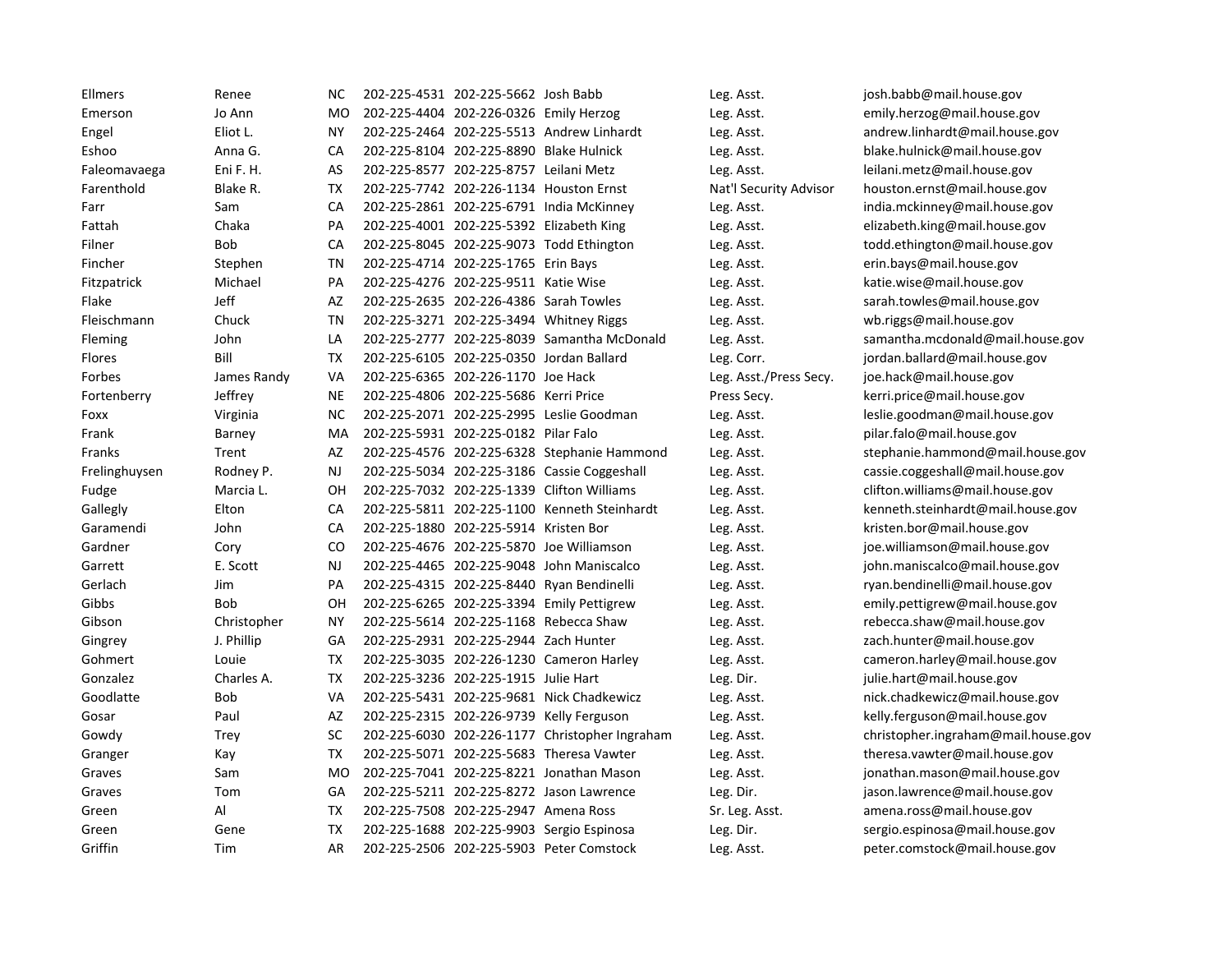| Griffith        | Morgan              | VA        | 202-225-3861 202-225-0076 Will Hupman     |                                             | Leg. Dir.           | will.hupman@mail.house.gov       |
|-----------------|---------------------|-----------|-------------------------------------------|---------------------------------------------|---------------------|----------------------------------|
| Grijalva        | Raul M.             | AZ        | 202-225-2435 202-225-1541 Joseph Mais     |                                             | Leg. Dir.           | joseph.mais@mail.house.gov       |
| Grimm           | Mike                | <b>NY</b> |                                           | 202-225-3371 202-226-1272 Emily Wilkinson   | Leg. Asst.          | emily.wilkinson@mail.house.gov   |
| Guinta          | Frank               | <b>NH</b> |                                           | 202-225-5456 202-225-5822 Derek Dufresne    | Leg. Asst.          | derek.dufresne@mail.house.gov    |
| Guthrie         | <b>Steven Brett</b> | KY        | 202-225-3501 202-226-2019 Tate Bennett    |                                             | Leg. Asst.          | tate.bennett@mail.house.gov      |
| Gutierrez       | Luis V.             | IL.       | 202-225-8203 202-225-7810 Nicole Dinis    |                                             | Leg. Asst.          | nicole.dinis@mail.house.gov      |
| Hahn            | Janice              | CA        |                                           | 202-225-8220 202-226-7290 Zachary Simon     | Leg. Asst.          | zachary.simon@mail.house.gov     |
| Hall            | Ralph M.            | TX        |                                           | 202-225-6673 202-225-3332 Mitzyn De La Rosa | Leg. Asst.          | mitzyn.delarosa@mail.house.gov   |
| Hanabusa        | Colleen             | HI        |                                           | 202-225-2726 202-225-0688 Teal Takayama     | Leg. Asst.          | teal.takayama@mail.house.gov     |
| Hanna           | Richard             | <b>NY</b> | 202-225-3665 202-225-1891 Emily Lambe     |                                             | Leg. Corr.          | emily.lambe@mail.house.gov       |
| Harper          | Gregg               | <b>MS</b> | 202-225-5031 202-225-5797 Jordan Downs    |                                             | Leg. Asst.          | jordan.downs@mail.house.gov      |
| Harris          | Andrew P.           | <b>MD</b> | 202-225-5311 202-225-0254 John Dutton     |                                             | Leg. Dir.           | john.dutton@mail.house.gov       |
| Hartzler        | Vicky               | <b>MO</b> | 202-225-2876 202-225-0148 Dan Burgess     |                                             | Leg. Dir.           | dan.burgess@mail.house.gov       |
| <b>Hastings</b> | Alcee L.            | FL.       | 202-225-1313 202-225-1171 Jason Harris    |                                             | Leg. Dir.           | jason.harris@mail.house.gov      |
| Hastings        | Doc                 | <b>WA</b> | 202-225-5816 202-225-3251 Kate Woods      |                                             | Leg. Dir.           | kate.woods@mail.house.gov        |
| Hayworth        | Nan                 | <b>NY</b> | 202-225-5441 202-225-3289 Elyse O'Brien   |                                             | Leg. Asst.          | elyse.obrien@mail.house.gov      |
| Heck            | Joseph              | <b>NV</b> |                                           | 202-225-3252 202-225-2185 Courtney Temple   | Leg. Dir.           | courtney.temple@mail.house.gov   |
| Heinrich        | Martin T.           | <b>NM</b> | 202-225-6316 202-225-4975 Elizabeth Hill  |                                             | Leg. Corr.          | elizabeth.hill@mail.house.gov    |
| Hensarling      | Thomas J.           | <b>TX</b> | 202-225-3484 202-226-4888 Aaron Kreici    |                                             | Leg. Asst.          | aaron.krejci@mail.house.gov      |
| Herger          | Wally               | CA        |                                           | 202-225-3076 202-226-0852 Bryan Cleveland   | Comm. Dir.          | bryan.cleveland@mail.house.gov   |
| Herrera Beutler | Jaime               | <b>WA</b> |                                           | 202-225-3536 202-225-3478 Jessica Wixson    | Leg. Asst.          | jessica.wixson@mail.house.gov    |
| Higgins         | <b>Brian</b>        | <b>NY</b> | 202-225-3306 202-226-0347 Nick Brousse    |                                             | Leg. Asst.          | nick.brousse@mail.house.gov      |
| Himes           | Jim                 | СT        | 202-225-5541 202-225-9629 Emily Cardon    |                                             | Leg. Asst.          | emily.cardon@mail.house.gov      |
| Hinchey         | Maurice D.          | <b>NY</b> | 202-225-6335 202-226-0774 Amy Kelbick     |                                             | Leg. Asst.          | amy.kelbick@mail.house.gov       |
| Hinojosa        | Ruben               | <b>TX</b> | 202-225-2531 202-225-5688 Rosa Garcia     |                                             | Leg. Asst.          | rosa.garcia@mail.house.gov       |
| Hirono          | Mazie K.            | HI        |                                           | 202-225-4906 202-225-4987 Jonathan Elkin    | Leg. Asst.          | jonathan.elkin@mail.house.gov    |
| Hochul          | Kathy               | <b>NY</b> |                                           | 202-225-5265 202-225-5910 Julia Steinberger | Leg. Asst.          | julia.steinberger@mail.house.gov |
| Holden          | Tim                 | PA        | 202-225-5546 202-226-0996 Jake Kuhns      |                                             | Leg. Asst.          | jake.kuhns@mail.house.gov        |
| Holt            | Rush D.             | <b>NJ</b> | 202-225-5801 202-225-6025 Chris Gaston    |                                             | Leg. Dir.           | chris.gaston@mail.house.gov      |
| Honda           | Michael M.          | CA        |                                           | 202-225-2631 202-225-2699 Lynn Hommeyer     | Leg. Asst.          | lynn.hommeyer@mail.house.gov     |
| Hoyer           | Steny H.            | <b>MD</b> | 202-225-4131 202-225-4300 Amy Schultz     |                                             | Leg. Asst.          | amy.schultz@mail.house.gov       |
| Huelskamp       | Tim                 | KS        |                                           | 202-225-2715 202-225-5124 Richard Henkle    | Leg. Asst.          | richard.henkle@mail.house.gov    |
| Huizenga        | Bill                | MI        |                                           | 202-225-4401 202-226-0779 Peter Stehouwer   | Leg. Asst.          | peter.stehouwer@mail.house.gov   |
| Hultgren        | Randall M.          | IL.       | 202-225-2976 202-225-0697 Scott Luginbill |                                             | Leg. Asst.          | scott.luginbill@mail.house.gov   |
| Hunter          | Duncan D.           | CA        | 202-225-5672 202-225-0235 Joe Kasper      |                                             | Comm. Dir.          | joe.kasper@mail.house.gov        |
| Hurt            | Robert              | VA        | 202-225-4711 202-225-5681 Bryan Wood      |                                             | Leg. Asst.          | bryan.wood@mail.house.gov        |
| Inslee          | Jay                 | <b>WA</b> | 202-225-6311 202-226-1606 Beth Osborne    |                                             | Dep. Chief of Staff | beth.osborne@mail.house.gov      |
| Israel          | <b>Steve</b>        | <b>NY</b> |                                           | 202-225-3335 202-225-4669 Colleen Nguyen    | Leg. Corr.          | colleen.nguyen@mail.house.gov    |
| Issa            | Darrell E.          | CA        |                                           | 202-225-3906 202-225-3303 Ericka Perryman   | Press Secy.         | ericka.perryman@mail.house.gov   |
| Jackson         | Jesse L.            | IL.       | 202-225-0773 202-225-0899 Charles Dujon   |                                             | Leg. Dir.           | charles.dujon@mail.house.gov     |
| Jackson Lee     | Sheila              | <b>TX</b> |                                           | 202-225-3816 202-225-3317 Janice Bashford   | Leg. Dir.           | janice.bashford@mail.house.gov   |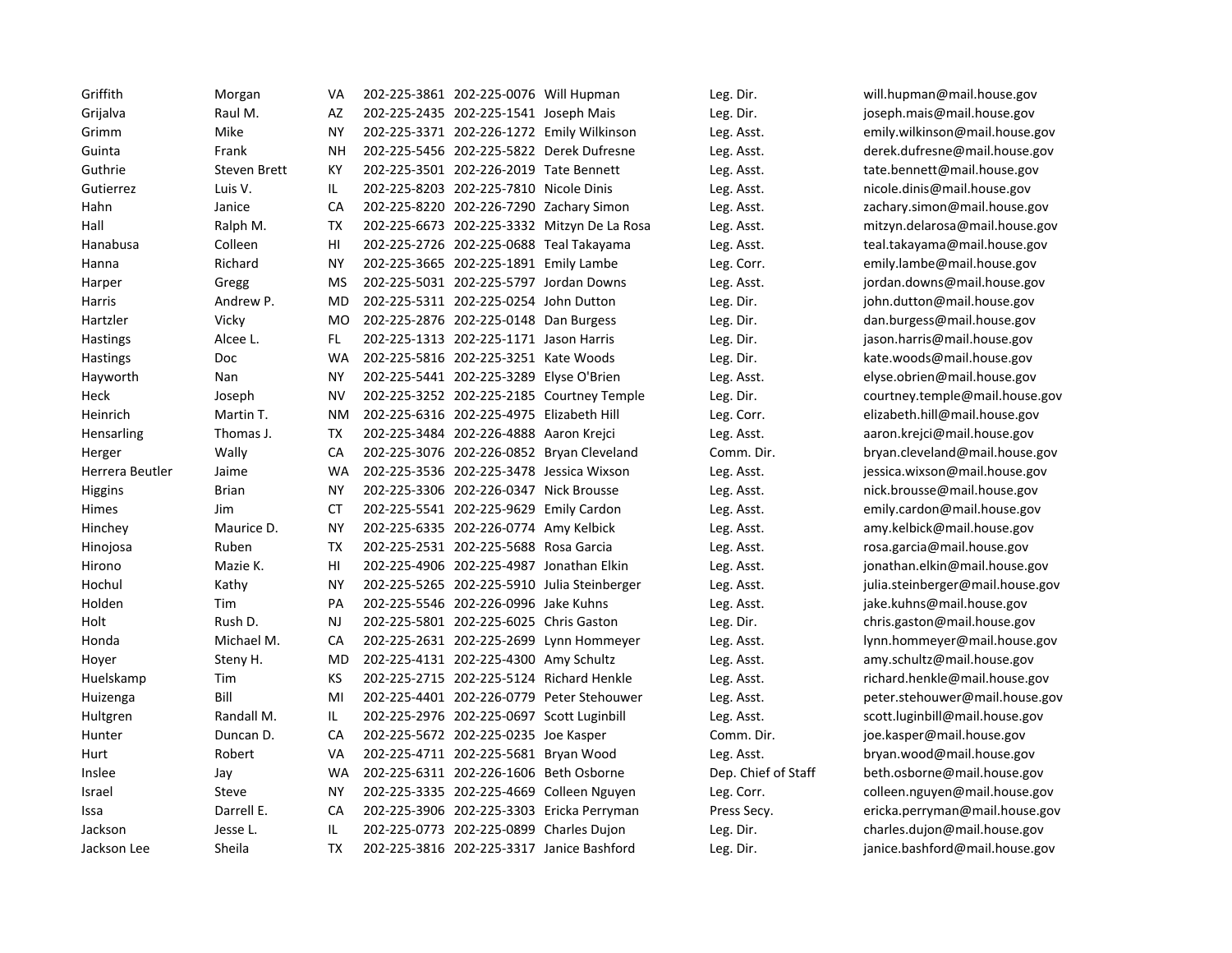| Jenkins    | Lynn                 | КS        | 202-225-6601 202-225-7986 Lauren Beebe    |                                             | Leg. Asst.          | lauren.beebe@mail.house.gov      |
|------------|----------------------|-----------|-------------------------------------------|---------------------------------------------|---------------------|----------------------------------|
| Johnson    | Bill                 | OH        | 202-225-5705 202-225-5907 Laura Wilson    |                                             | Leg. Asst.          | laura.wilson@mail.house.gov      |
| Johnson    | Henry C.             | GA        | 202-225-1605 202-226-0691 Jocelyn Griffin |                                             | Leg. Counsel        | jocelyn.griffin@mail.house.gov   |
| Johnson    | Sam                  | <b>TX</b> | 202-225-4201 202-225-1485 Beth Nelson     |                                             | Leg. Asst.          | beth.nelson@mail.house.gov       |
| Johnson    | Timothy V.           | IL        | 202-225-2371 202-226-0791 Anna Vetter     |                                             | Leg. Asst.          | anna.vetter@mail.house.gov       |
| Johnson    | <b>Eddie Bernice</b> | <b>TX</b> |                                           | 202-225-8885 202-226-1477 Eric Hammond      | Leg. Asst.          | eric.hammond@mail.house.gov      |
| Jones      | Walter B.            | <b>NC</b> | 202-225-3415 202-225-3286 Bradley Ryon    |                                             | Leg. Asst.          | bradley.ryon@mail.house.gov      |
| Jordan     | James D.             | OH        | 202-225-2676 202-226-0577 Randee Olney    |                                             | Leg. Corr.          | randee.olney@mail.house.gov      |
| Kaptur     | Marcy                | OH        | 202-225-4146 202-225-7711 Becky Cornell   |                                             | Leg. Asst.          | becky.cornell@mail.house.gov     |
| Keating    | Bill                 | MA        |                                           | 202-225-3111 202-225-5658 Naz Durakoglu     | Leg. Dir.           | naz.durakoglu@mail.house.gov     |
| Kelly      | Mike                 | PA        |                                           | 202-225-5406 202-225-3103 Patricia Cascio   | Leg. Asst.          | patricia.cascio@mail.house.gov   |
| Kildee     | Dale E.              | MI        |                                           | 202-225-3611 202-225-6393 Maggie Randolph   | Leg. Asst.          | maggie.randolph@mail.house.gov   |
| Kind       | Ron                  | WI        |                                           | 202-225-5506 202-225-5739 Elizabeth Stower  | Scheduler           | elizabeth.stower@mail.house.gov  |
| King       | Peter T.             | <b>NY</b> |                                           | 202-225-7896 202-226-2279 Deena Tauster     | Leg. Asst.          | deena.tauster@mail.house.gov     |
| King       | Steven A.            | IA        |                                           | 202-225-4426 202-225-3193 Thomas Binion     | Leg. Asst.          | thomas.binion@mail.house.gov     |
| Kingston   | Jack                 | GA        |                                           | 202-225-5831 202-226-2269 Kristyn Vermeesch | Leg. Asst.          | kristyn.vermeesch@mail.house.gov |
| Kinzinger  | Adam                 | IL        | 202-225-3635 202-225-3521 Josh Baggett    |                                             | Sr. Leg. Asst.      | josh.baggett@mail.house.gov      |
| Kissell    | Larry                | <b>NC</b> | 202-225-3715 202-225-4036 Molly Roy       |                                             | Leg. Asst.          | molly.roy@mail.house.gov         |
| Kline      | John Paul            | MN        |                                           | 202-225-2271 202-225-2595 Yelena Vaynberg   | Leg. Dir.           | yelena.vaynberg@mail.house.gov   |
| Kucinich   | Dennis J.            | OH        | 202-225-5871 202-225-5745 Paige Nofel     |                                             | Leg. Asst.          | paige.nofel@mail.house.gov       |
| Labrador   | Raul R.              | ID        | 202-225-6611 202-225-3029 Alex Etchen     |                                             | Leg. Asst.          | alex.etchen@mail.house.gov       |
| Lamborn    | Doug                 | CO.       | 202-225-4422 202-226-2638 Autumn Leva     |                                             | Scheduler           | autumn.leva@mail.house.gov       |
| Lance      | Leonard              | <b>NJ</b> |                                           | 202-225-5361 202-225-9460 Angie Lundberg    | Comm. Dir.          | angie.lundberg@mail.house.gov    |
| Landry     | Jeff                 | LA        |                                           | 202-225-4031 202-226-3944 Ridge Blanchard   | Leg. Aide           | ridge.blanchard@mail.house.gov   |
| Langevin   | James R.             | <b>RI</b> | 202-225-2735 202-225-5976 Kirtley Fisher  |                                             | Leg. Asst.          | kirtley.fisher@mail.house.gov    |
| Lankford   | James                | OK        |                                           | 202-225-2132 202-226-1463 Michelle Altman   | Dep. Chief of Staff | michelle.altman@mail.house.gov   |
| Larsen     | Rick                 | <b>WA</b> |                                           | 202-225-2605 202-225-4420 Kimberly Johnston | Chief of Staff      | kimberly.johnston@mail.house.gov |
| Larson     | John B.              | <b>CT</b> |                                           | 202-225-2265 202-225-1031 David Sitcovsky   | Leg. Asst.          | david.sitcovsky@mail.house.gov   |
| Latham     | Tom                  | IA        | 202-225-5476 202-225-3301 Emily Clark     |                                             | Leg. Asst.          | emily.clark@mail.house.gov       |
| LaTourette | Steven C.            | OH        | 202-225-5731 202-225-3307 Hilary Fulp     |                                             | Leg. Asst.          | hilary.fulp@mail.house.gov       |
| Latta      | Robert E.            | OH        | 202-225-6405 202-225-1985 Bethany Peck    |                                             | Leg. Asst.          | bethany.peck@mail.house.gov      |
| Lee        | <b>Barbara</b>       | CA        | 202-225-2661 202-225-9817 Mariah Jones    |                                             | Leg. Corr.          | mariah.jones@mail.house.gov      |
| Levin      | Sander M.            | MI        | 202-225-4961 202-226-1033 Dan Jourdan     |                                             | Leg. Dir.           | dan.jourdan@mail.house.gov       |
| Lewis      | Jerry                | CA        | 202-225-5861 202-225-6498 Sean Dillon     |                                             | Leg. Asst.          | sean.dillon@mail.house.gov       |
| Lewis      | John                 | GA        |                                           | 202-225-3801 202-225-0351 Thomas Dorney     | Leg. Asst.          | thomas.dorney@mail.house.gov     |
| Lipinski   | Daniel               | IL.       | 202-225-5701 202-225-1012 John Veysey     |                                             | Leg. Dir.           | john.veysey@mail.house.gov       |
| LoBiondo   | Frank A.             | <b>NJ</b> |                                           | 202-225-6572 202-225-3318 Rachael Bohlander | Leg. Asst.          | rachael.bohlander@mail.house.gov |
| Loebsack   | David                | IA        |                                           | 202-225-6576 202-226-0757 Lisette Partelow  | Leg. Asst.          | lisette.partelow@mail.house.gov  |
| Lofgren    | Zoe                  | CA        | 202-225-3072 202-225-3336 Eleen Trang     |                                             | Leg. Asst.          | eleen.trang@mail.house.gov       |
| Long       | Billy                | <b>MO</b> | 202-225-6536 202-225-5604 Corey Schrodt   |                                             | Leg. Asst.          | corey.schrodt@mail.house.gov     |
| Lowey      | Nita M.              | <b>NY</b> | 202-225-6506 202-225-0546 Chris Bigelow   |                                             | Leg. Dir.           | chris.bigelow@mail.house.gov     |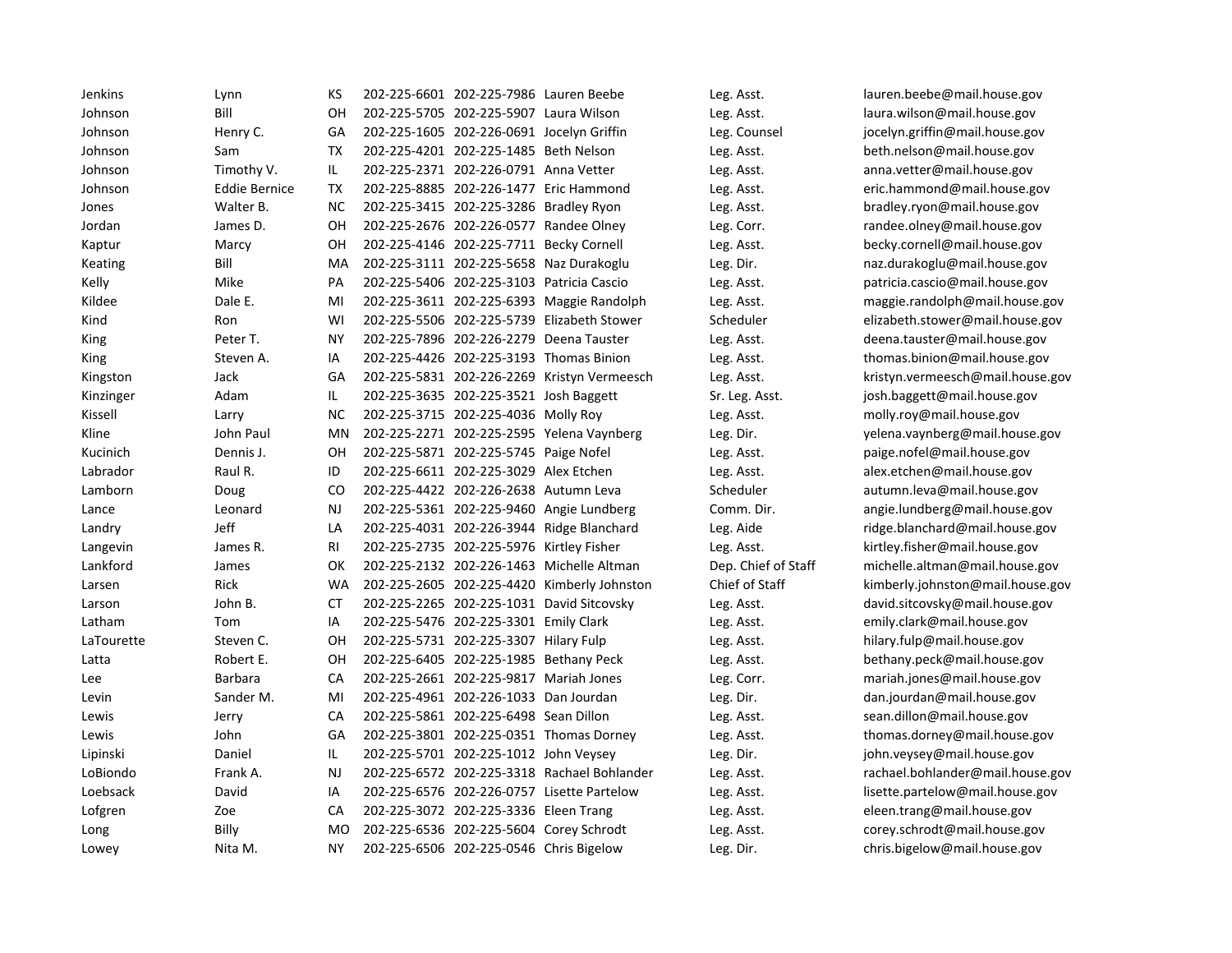| Lucas                   | Frank D.       | ОΚ        | 202-225-5565 202-225-8698 Larry Calhoun  |                                              | Leg. Asst.               | larry.calhoun@mail.house.gov      |
|-------------------------|----------------|-----------|------------------------------------------|----------------------------------------------|--------------------------|-----------------------------------|
| Luetkemeyer             | <b>Blaine</b>  | MO        | 202-225-2956 202-225-5712 Alyson Gabel   |                                              | Leg. Dir.                | alyson.gabel@mail.house.gov       |
| Lujan                   | Ben Ray        | ΝM        |                                          | 202-225-6190 202-226-1528 David Schmidt      | Leg. Asst.               | david.schmidt@mail.house.gov      |
| Lummis                  | Cynthia M.     | <b>WY</b> |                                          | 202-225-2311 202-225-3057 Landon Stropko     | Leg. Asst.               | landon.stropko@mail.house.gov     |
| Lungren                 | Daniel E.      | CA        |                                          | 202-225-5716 202-226-1298 Yelena Alaverdian  | Exec. Asst.              | yelena@mail.house.gov             |
| Lynch                   | Stephen F.     | MA        | 202-225-8273 202-225-3984 Peter Gordon   |                                              | Leg. Asst.               | peter.gordon@mail.house.gov       |
| Mack                    | Connie         | FL        | 202-225-2536 202-226-0439 Laura Mundy    |                                              | Leg. Corr.               | laura.mundy@mail.house.gov        |
| Maloney                 | Carolyn B.     | <b>NY</b> |                                          | 202-225-7944 202-225-4709 Elizabeth Darnall  | Leg. Asst.               | elizabeth.darnall@mail.house.gov  |
| Manzullo                | Donald A.      | IL.       |                                          | 202-225-5676 202-225-5284 Jack Morrissey     | Leg. Asst.               | jack.morrissey@mail.house.gov     |
| Marchant                | Kenny          | TX        |                                          | 202-225-6605 202-225-0074 Scott Cunningham   | Leg. Dir.                | scott.cunningham@mail.house.gov   |
| Marino                  | Thomas         | PA        | 202-225-3731 202-225-9594 Matt Minora    |                                              | Leg. Asst.               | matt.minora@mail.house.gov        |
| Markey                  | Edward J.      | MA        |                                          | 202-225-2836 202-226-0092 William Spring     | Leg. Asst.               | william.spring@mail.house.gov     |
| Matheson                | Jim            | UT        | 202-225-3011 202-225-5638 Joel Bailey    |                                              | Leg. Dir.                | joel.bailey@mail.house.gov        |
| Matsui                  | Doris Okada    | CA        | 202-225-7163 202-225-0566 Louis Agnello  |                                              | Leg. Asst.               | louis.agnello@mail.house.gov      |
| McCarthy                | Kevin          | CA        |                                          | 202-225-2915 202-225-2908 Kyle Lombardi      | Leg. Dir.                | kyle.lombardi@mail.house.gov      |
| McCarthy                | Carolyn        | <b>NY</b> |                                          | 202-225-5516 202-225-5758 Michael Grogan     | Leg. Asst.               | michael.grogan@mail.house.gov     |
| McCaul                  | Michael T.     | <b>TX</b> | 202-225-2401 202-225-5955 Charles Fields |                                              | Leg. Asst.               | charlesfields@mail.house.gov      |
| McClintock              | Tom            | CA        |                                          | 202-225-2511 202-225-5444 Brittan Specht     | Leg. Asst.               | brittan.specht@mail.house.gov     |
| McCollum                | <b>Betty</b>   | MN        |                                          | 202-225-6631 202-225-1968 Rebecca Taylor     | Leg. Asst.               | rebecca.taylor@mail.house.gov     |
| McCotter                | Thaddeus G.    | MI        | 202-225-8171 202-225-2667 Aaron Welty    |                                              | Leg. Asst.               | aaron.welty@mail.house.gov        |
| McDermott               | Jim            | <b>WA</b> | 202-225-3106 202-225-6197 Diane Shust    |                                              | Chief of Staff           | diane.shust@mail.house.gov        |
| McGovern                | James P.       | MA        |                                          | 202-225-6101 202-225-5759 Caitlin Hodgkins   | Leg. Asst.               | caitlin.hodgkins@mail.house.gov   |
| McHenry                 | Patrick T.     | NC.       |                                          | 202-225-2576 202-225-0316 Krista Stafford    | Leg. Asst.               | krista.stafford@mail.house.gov    |
| McIntyre                | Mike           | <b>NC</b> | 202-225-2731 202-225-5773 Kara Spencer   |                                              | Leg. Asst.               | kara.spencer@mail.house.gov       |
| McKeon                  | Howard P.      | CA        | 202-225-1956 202-226-0683 Chris Perry    |                                              | Leg. Asst.               | chris.perry@mail.house.gov        |
| McKinley                | David          | <b>WV</b> |                                          | 202-225-4172 202-225-7564 True Claycombe     | Leg. Asst.               | true.claycombe@mail.house.gov     |
| <b>McMorris Rodgers</b> | Cathy          | <b>WA</b> |                                          | 202-225-2006 202-225-3392 Dr. Karen Summar   | Fellow                   | karen.summar@mail.house.gov       |
| McNerney                | Jerry          | CA        | 202-225-1947 202-225-4060 Teresa Frison  |                                              | Exec. Asst. & Leg. Asst. | teresa.frison@mail.house.gov      |
| Meehan                  | Patrick        | PA        | 202-225-2011 202-226-0280 Mike Spierto   |                                              | Leg. Asst.               | michael.spierto@mail.house.gov    |
| Meeks                   | Gregory W.     | ΝY        | 202-225-3461 202-226-4169 Michael Cox    |                                              | Leg. Asst.               | michael.cox@mail.house.gov        |
| Mica                    | John L.        | FL.       | 202-225-4035 202-226-0821 Nick West      |                                              | Leg. Asst.               | nicholas.west@mail.house.gov      |
| Michaud                 | Michael H      | <b>ME</b> | 202-225-6306 202-225-2943 Dan Roboff     |                                              | Leg. Asst.               | dan.roboff@mail.house.gov         |
| Miller                  | <b>Brad</b>    | NC.       |                                          | 202-225-3032 202-225-0181 Brandy Dillingham  | Leg. Asst.               | brandy.dillingham@mail.house.gov  |
| Miller                  | Gary G.        | CA        |                                          | 202-225-3201 202-226-6962 Ashli Eastwood     | Leg. Asst.               | ashli.eastwood@mail.house.gov     |
| Miller                  | George         | CA        | 202-225-2095 202-225-5609                |                                              |                          |                                   |
| Miller                  | Jefferson B.   | FL.       |                                          | 202-225-4136 202-225-3414 Spencer Orenstein  | Leg. Asst.               | spencer.orenstein@mail.house.gov  |
| Miller                  | Candice S.     | MI        | 202-225-2106 202-226-1169 Dena Kozanas   |                                              | Leg. Dir.                | dena.kozanas@mail.house.gov       |
| Moore                   | Gwen           | WI        |                                          | 202-225-4572 202-225-8135 Steffany Stern     | Leg. Asst.               | steffany.stern@mail.house.gov     |
| Moran                   | James P.       | VA        |                                          | 202-225-4376 202-225-0017 Marcia Knutson     | Leg. Asst.               | marcia.knutson@mail.house.gov     |
| Mulvaney                | Mick           | <b>SC</b> |                                          | 202-225-5501 202-225-0464 Natalee Binkholder | Leg. Asst.               | natalee.binkholder@mail.house.gov |
| Murphy                  | Christopher S. | <b>CT</b> | 202-225-4476 202-225-5933 Linda Forman   |                                              | Leg. Asst.               | linda.forman@mail.house.gov       |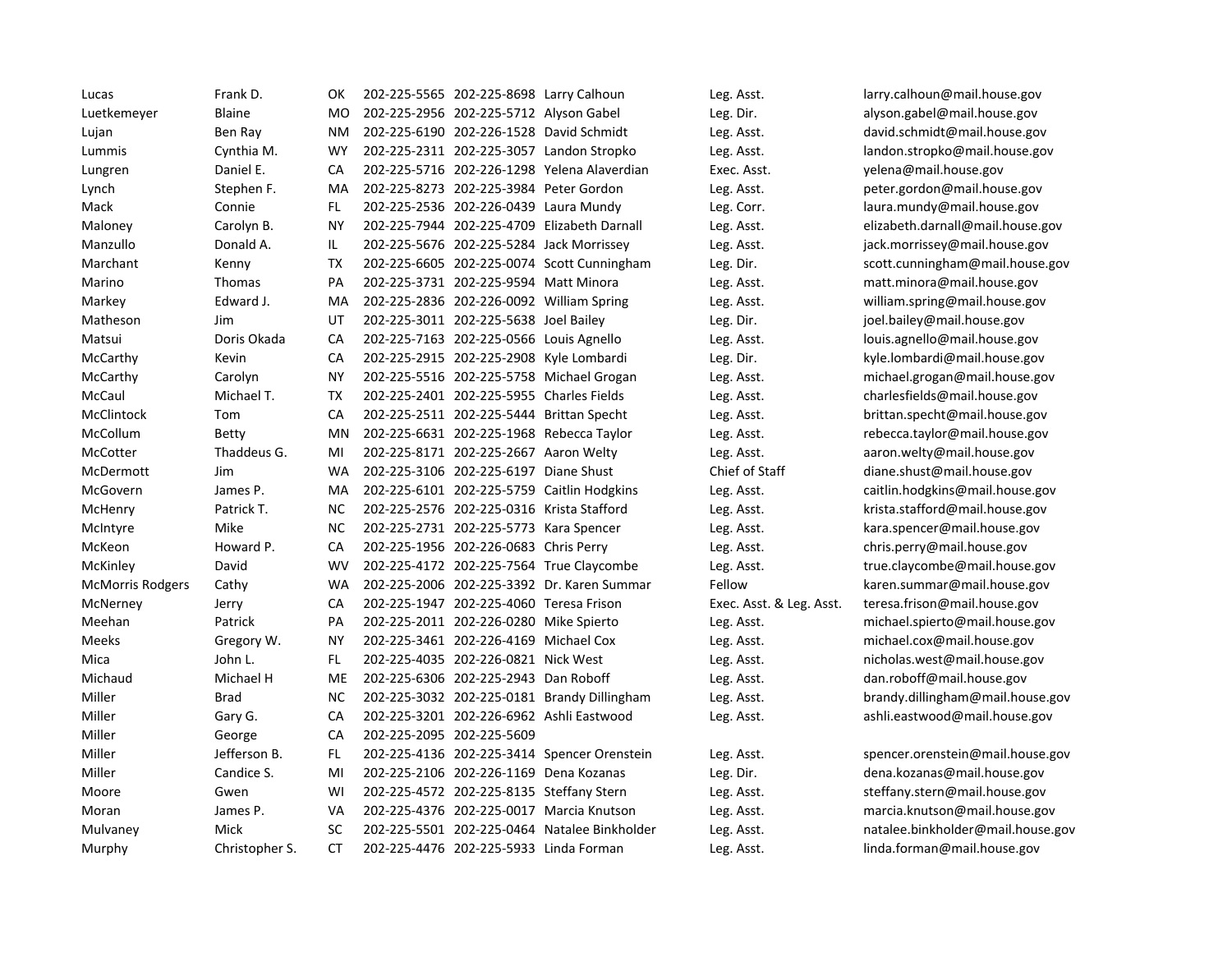| Murphy       | Timothy F.            | PА        |              | 202-225-2301 202-225-1844 Brent Sullivan |                                               | Leg. Asst.      | brent.sullivan@mail.house.gov      |
|--------------|-----------------------|-----------|--------------|------------------------------------------|-----------------------------------------------|-----------------|------------------------------------|
| Myrick       | Sue Wilkins           | <b>NC</b> |              | 202-225-1976 202-225-3389 Clark Fonda    |                                               | Leg. Asst.      | clark.fonda@mail.house.gov         |
| Nadler       | Jerrold               | <b>NY</b> |              | 202-225-5635 202-225-6923 James Owens    |                                               | Leg. Asst.      | james.owens@mail.house.gov         |
| Napolitano   | Grace F.              | CA        |              |                                          | 202-225-5256 202-225-0027 Lauren Vargas       | Leg. Asst.      | lauren.vargas@mail.house.gov       |
| Neal         | Richard E.            | MA        |              | 202-225-5601 202-225-8112 Ann Jablon     |                                               | Chief of Staff  | ann.jablon@mail.house.gov          |
| Neugebauer   | Robert                | <b>TX</b> |              |                                          | 202-225-4005 202-225-9615 David Rokeach       | Leg. Asst.      | david.rokeach@mail.house.gov       |
| Noem         | Kristi                | <b>SD</b> |              |                                          | 202-225-2801 202-225-5823 Andrew Christianson | Leg. Dir.       | andrew.christianson@mail.house.gov |
| Norton       | <b>Eleanor Holmes</b> | DC        |              | 202-225-8050 202-225-3002 Jason Spear    |                                               | Leg. Asst.      | jason.spear@mail.house.gov         |
| Nugent       | Richard               | FL.       |              | 202-225-1002 202-226-6559 Kyle Glenn     |                                               | Leg. Asst.      | kyle.glenn@mail.house.gov          |
| <b>Nunes</b> | Devin                 | CA        |              | 202-225-2523 202-225-3404 Jessica Butler |                                               | Leg. Fellow     | jessica.butler@mail.house.gov      |
| Nunnelee     | Patrick Alan          | <b>MS</b> |              | 202-225-4306 202-225-3549 Tara Morgan    |                                               | Leg. Asst.      | tara.morgan@mail.house.gov         |
| Olson        | Pete                  | ТX        |              | 202-225-5951 202-225-5241 Amber Harris   |                                               | Leg. Asst.      | amber.harris@mail.house.gov        |
| Olver        | John W.               | MA        |              |                                          | 202-225-5335 202-226-1224 Emily Gouillart     | Leg. Asst.      | emily.gouillart@mail.house.gov     |
| Owens        | Bill                  | <b>NY</b> |              |                                          | 202-225-4611 202-226-0621 Andrea Tacconi      | Leg. Asst.      | andrea.tacconi@mail.house.gov      |
| Palazzo      | Steven                | MS        |              |                                          | 202-225-5772 202-225-7074 Brett Richards      | Leg. Asst.      | brett.richards@mail.house.gov      |
| Pallone      | Frank                 | NJ        |              |                                          | 202-225-4671 202-225-9665 Brendan Hennessey   | Leg. Asst.      | brendan.hennessey@mail.house.gov   |
| Pascrell     | Bill                  | NJ        |              |                                          | 202-225-5751 202-225-5782 Arthur Mandel       | Sr. Leg. Asst.  | arthur.mandel@mail.house.gov       |
| Pastor       | Ed                    | AZ        |              |                                          | 202-225-4065 202-225-1655 Beth Ann Saracco    | Leg. Asst.      | bethann.saracco@mail.house.gov     |
| Paul         | Ron                   | <b>TX</b> | 202-225-2831 |                                          | Norman Singleton                              | Leg. Dir.       | norman.singleton@mail.house.gov    |
| Paulsen      | Erik                  | MN        |              | 202-225-2871 202-225-6351 Jon Jukuri     |                                               | Leg. Asst.      | jon.jukuri@mail.house.gov          |
| Pearce       | Steve                 | <b>NM</b> |              | 202-225-2365 202-225-9599 Patrick Cuff   |                                               | Leg. Asst.      | patrick.cuff@mail.house.gov        |
| Pelosi       | Nancy                 | CA        |              | 202-225-4965 202-225-4188 Lori Pepper    |                                               | Dep. Floor Dir. | lori.pepper@mail.house.gov         |
| Pence        | Mike                  | IN        |              | 202-225-3021 202-225-3382 Lindsey Craig  |                                               | Leg. Asst.      | lindsey.craig@mail.house.gov       |
| Perlmutter   | Ed                    | CO        |              |                                          | 202-225-2645 202-225-5278 Haley Nicholson     | Leg. Asst.      | haley.nicholson@mail.house.gov     |
| Peters       | Gary                  | MI        |              | 202-225-5802 202-226-2356 Cece Grant     |                                               | Leg. Asst.      | cece.grant@mail.house.gov          |
| Peterson     | Collin C.             | MN        |              | 202-225-2165 202-225-1593 Richard Lee    |                                               | Leg. Asst.      | richard.lee@mail.house.gov         |
| Petri        | Thomas E.             | WI        |              | 202-225-2476 202-225-2356 Kevin James    |                                               | Leg. Asst.      | kevin.james@mail.house.gov         |
| Pierluisi    | Pedro                 | PR        |              |                                          | 202-225-2615 202-225-2154 Jonathan Thessin    | Leg. Counsel    | jonathan.thessin@mail.house.gov    |
| Pingree      | Chellie               | <b>ME</b> |              | 202-225-6116 202-225-5590 Erin McGuire   |                                               | Leg. Asst.      | erin.mcguire@mail.house.gov        |
| Pitts        | Joseph R.             | PA        |              | 202-225-2411 202-225-2013 Brian Bosak    |                                               | Leg. Asst.      | brian.bosak@mail.house.gov         |
| Platts       | <b>Todd Russell</b>   | PA        |              |                                          | 202-225-5836 202-226-1000 Kate Williamson     | Leg. Asst.      | kate.williamson@mail.house.gov     |
| Poe          | Ted                   | <b>TX</b> |              |                                          | 202-225-6565 202-225-5547 Johnna Carlson      | Leg. Asst.      | johnna.carlson@mail.house.gov      |
| Polis        | Jared                 | CO        |              |                                          | 202-225-2161 202-226-7840 Scott Groginsky     | Leg. Asst.      | scott.groginsky@mail.house.gov     |
| Pompeo       | Mike                  | KS        |              | 202-225-6216 202-225-3489 Keith Dater    |                                               | Leg. Asst.      | keith.dater@mail.house.gov         |
| Posey        | Bill                  | FL        |              | 202-225-3671 202-225-3516 Catherine Eng  |                                               | Scheduler       | catherine.eng@mail.house.gov       |
| Price        | David E.              | <b>NC</b> |              | 202-225-1784 202-225-2014 Kate Roetzer   |                                               | Leg. Asst.      | kate.roetzer@mail.house.gov        |
| Price        | Tom                   | GA        |              | 202-225-4501 202-225-4656 Kyle Cormney   |                                               | Leg. Asst.      | kyle.cormney@mail.house.gov        |
| Quayle       | Ben                   | AZ        |              |                                          | 202-225-3361 202-225-3462 Patrick Howell      | Leg. Asst.      | patrick.howell@mail.house.gov      |
| Quigley      | Michael               | IL.       |              |                                          | 202-225-4061 202-225-5603 Pat Van Grinsven    | Leg. Asst.      | patrick.vangrinsven@mail.house.gov |
| Rahall       | Nick J.               | <b>WV</b> |              | 202-225-3452 202-225-9061 Lori Dorazio   |                                               | Leg. Asst.      | lori.dorazio@mail.house.gov        |
| Rangel       | Charles B.            | <b>NY</b> |              | 202-225-4365 202-225-0816 Joyce Brown    |                                               | Leg. Asst.      | joyce.brown@mail.house.gov         |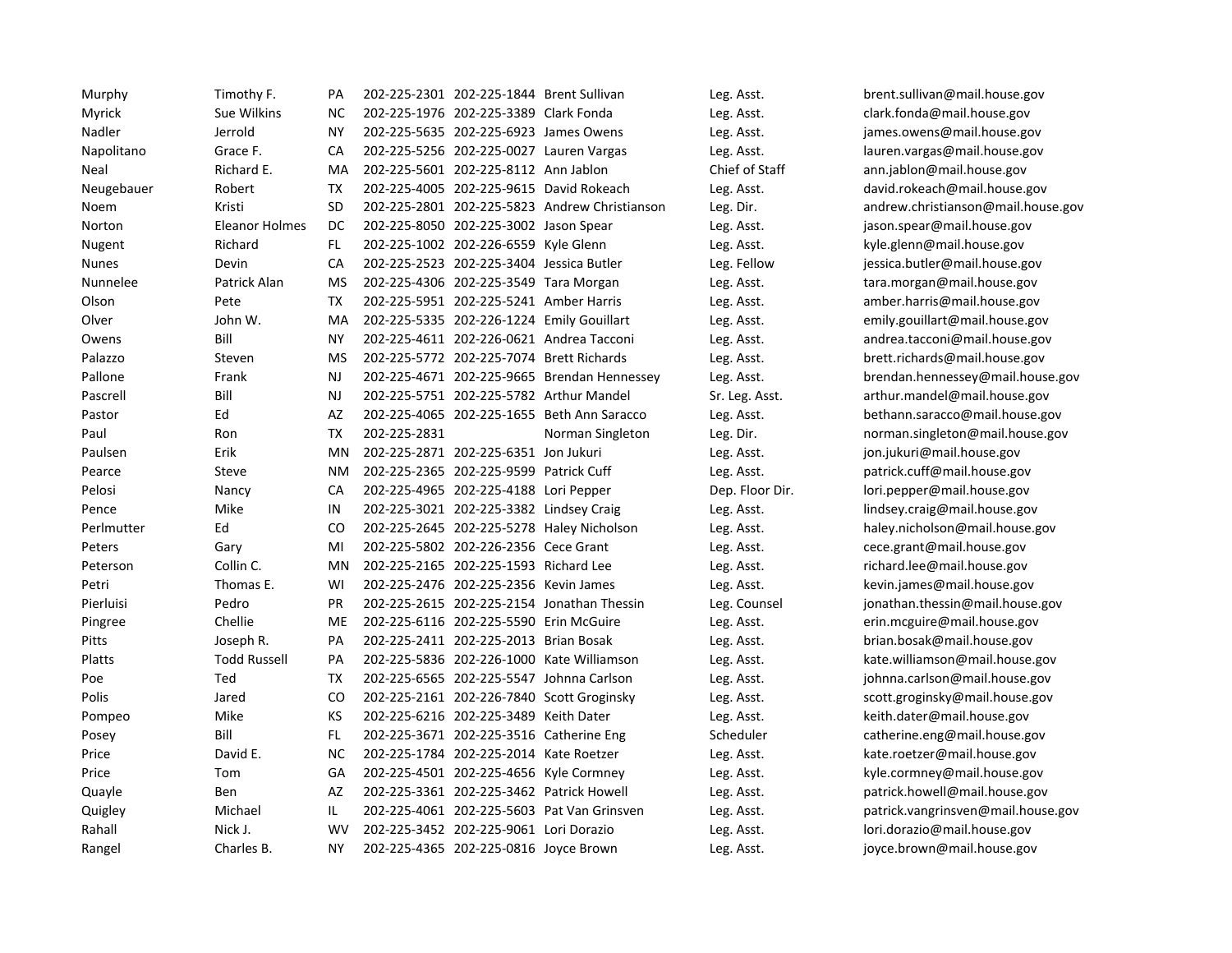| Reed          | Tom        | ΝY         | 202-225-3161 202-226-6599 Vicki Hook    |                                              | Dep. Chief of Staff | vicki.hook@mail.house.gov         |
|---------------|------------|------------|-----------------------------------------|----------------------------------------------|---------------------|-----------------------------------|
| Rehberg       | Dennis R.  | MT         | 202-225-3211 202-225-5687 Kristin Smith |                                              | Leg. Dir.           | kristin.smith@mail.house.gov      |
| Reichert      | David G.   | <b>WA</b>  |                                         | 202-225-7761 202-225-4282 Lindsay Manson     | Leg. Asst.          | lindsay.manson@mail.house.gov     |
| Renacci       | Jim        | OH         |                                         | 202-225-3876 202-225-3059 Lauren Sheehan     | Leg. Asst.          | lauren.sheehan@mail.house.gov     |
| Reyes         | Silvestre  | TX         | 202-225-4831 202-225-2016 Luis Torres   |                                              | Leg. Dir.           | luis.torres@mail.house.gov        |
| Ribble        | Reid       | WI         |                                         | 202-225-5665 202-225-5729 Christy Paavola    | Leg. Asst.          | christy.paavola@mail.house.gov    |
| Richardson    | Laura      | CA         | 202-225-7924 202-225-7926 Loren Aho     |                                              | Leg. Asst.          | loren.aho@mail.house.gov          |
| Richmond      | Cedric L.  | LA         | 202-225-6636 202-225-1988 Fabrice Coles |                                              | Leg. Dir.           | fabrice.coles@mail.house.gov      |
| Rigell        | Scott E.   | VA         |                                         | 202-225-4215 202-225-4218 Nathanael Ferguson | Leg. Asst.          | nathanael.ferguson@mail.house.gov |
| Rivera        | David M.   | FL.        |                                         | 202-225-2778 202-226-0346 Hector Arguello    | Leg. Asst.          | hector.arguello@mail.house.gov    |
| Roby          | Martha     | AL         |                                         | 202-225-2901 202-225-8913 Aubrey Waldock     | Leg. Asst.          | aubrey.waldock@mail.house.gov     |
| Roe           | Phil       | <b>TN</b>  |                                         | 202-225-6356 202-225-5714 Tiffany McGuffee   | Leg. Asst.          | tiffany.mcguffee@mail.house.gov   |
| Rogers        | Harold     | KY         | 202-225-4601 202-225-0940 Aaron Jones   |                                              | Leg. Asst.          | aaron.jones@mail.house.gov        |
| Rogers        | Michael D. | <b>AL</b>  |                                         | 202-225-3261 202-226-8485 Forrest McConnell  | Leg. Asst.          | forrest.mcconnell@mail.house.gov  |
| Rogers        | Mike       | MI         |                                         | 202-225-4872 202-225-5820 Shannon Brown      | Leg. Asst.          | shannon.brown@mail.house.gov      |
| Rohrabacher   | Dana       | CA         | 202-225-2415 202-225-0145 Kip Payne     |                                              | Leg. Asst.          | kip.payne@mail.house.gov          |
| Rokita        | Todd       | IN         |                                         | 202-225-5037 202-226-0544 Lindley Kratovil   | Leg. Dir.           | lindley.kratovil@mail.house.gov   |
| Rooney        | Tom        | FL.        | 202-225-5792 202-225-3132 Danielle Beck |                                              | Leg. Asst.          | danielle.beck@mail.house.gov      |
| Roskam        | Peter J.   | IL.        |                                         | 202-225-4561 202-225-1166 Melissa Posen      | Leg. Asst.          | melissa.posen@mail.house.gov      |
| Ros-Lehtinen  | Ileana     | FL         |                                         | 202-225-3931 202-225-5620 Golan Rodgers      | Leg. Corr.          | golan.rodgers@mail.house.gov      |
| Ross          | Dennis     | FL.        | 202-225-1252 202-226-0585 Charles Flint |                                              | Leg. Counsel        | charles.flint@mail.house.gov      |
| Ross          | Mike       | AR         | 202-225-3772 202-225-1314 Laura Abshire |                                              | Dep. Chief of Staff | laura.abshire@mail.house.gov      |
| Rothman       | Steven R.  | <b>NJ</b>  | 202-225-5061 202-225-5851 Isaiah Wilson |                                              | Leg. Asst.          | isaiah.wilson@mail.house.gov      |
| Roybal-Allard | Lucille    | CA         | 202-225-1766 202-226-0350 Natalie Price |                                              | Leg. Asst.          | natalie.price@mail.house.gov      |
| Royce         | Edward R.  | CA         |                                         | 202-225-4111 202-226-0335 Melissa Medina     | Leg. Asst.          | melissa.medina@mail.house.gov     |
| Runyan        | Jon        | <b>NJ</b>  | 202-225-4765 202-225-0778 Joe Heaton    |                                              | Leg. Dir.           | joe.heaton@mail.house.gov         |
| Ruppersberger | C.A.       | MD         | 202-225-3061 202-225-3094 Ann Jacobs    |                                              | Leg. Dir.           | ann.jacobs@mail.house.gov         |
| Rush          | Bobby L.   | IL         | 202-225-4372 202-226-0333 John Marshall |                                              | Leg. Asst.          | johnm@mail.house.gov              |
| Ryan          | Paul       | WI         |                                         | 202-225-3031 202-225-3393 Smythe Anderson    | Leg. Asst.          | smythe.anderson@mail.house.gov    |
| Ryan          | Timothy J. | OH         | 202-225-5261 202-225-3719 Anne Sokolov  |                                              | Leg. Asst.          | anne.sokolov@mail.house.gov       |
| Sablan        | Gregorio   | MP         | 202-225-2646 202-226-4249 Herb Yamada   |                                              | Leg. Asst.          | herb.yamada@mail.house.gov        |
| Sanchez       | Linda T.   | ${\sf CA}$ |                                         | 202-225-6676 202-226-1012 Mike Mcgourty      | Leg. Asst.          | michael.mcgourty@mail.house.gov   |
| Sanchez       | Loretta    | CA         |                                         | 202-225-2965 202-225-5859 Jessica Fernandez  | Leg. Asst.          | jessica.fernandez@mail.house.gov  |
| Sarbanes      | John P.    | MD         |                                         | 202-225-4016 202-225-9219 Roy Chrobocinski   | Leg. Asst.          | roy.chrobocinski@mail.house.gov   |
| Scalise       | Steve J.   | LA         |                                         | 202-225-3015 202-226-0386 Andrew Reuther     | Leg. Asst.          | andrew.reuther@mail.house.gov     |
| Schakowsky    | Janice D.  | IL.        |                                         | 202-225-2111 202-226-6890 Jonathan Rucks     | Sr. Policy Advisor  | jonathan.rucks@mail.house.gov     |
| Schiff        | Adam B.    | CA         |                                         | 202-225-4176 202-225-5828 Patricia Higgins   | Leg. Aide           | patricia.higgins@mail.house.gov   |
| Schilling     | Robert     | IL.        | 202-225-5905 202-225-5396 Brian Smith   |                                              | Leg. Asst.          | brian.smith@mail.house.gov        |
| Schmidt       | Jean       | OH         |                                         | 202-225-3164 202-225-1992 Michael McQueary   | Leg. Asst.          | michael.mcqueary@mail.house.gov   |
| Schock        | Aaron      | IL.        |                                         | 202-225-6201 202-225-9249 Margie Almanza     | Sr. Leg. Asst.      | margie.almanza@mail.house.gov     |
| Schrader      | Kurt       | <b>OR</b>  | 202-225-5711 202-225-5699 Zach Stokes   |                                              | Leg. Asst.          | zach.stokes@mail.house.gov        |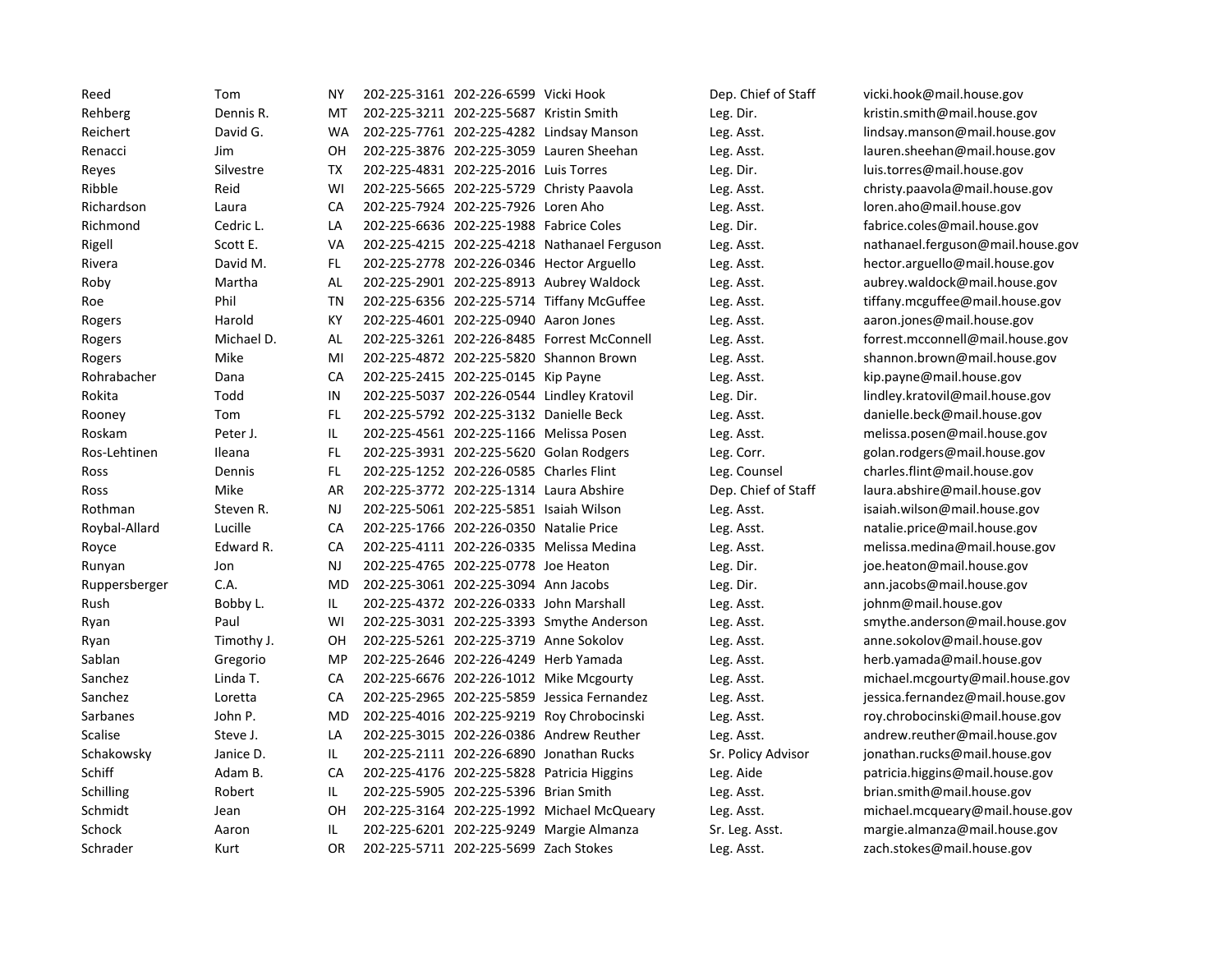| Schwartz       | Allyson Y.      | PA        |                                          | 202-225-6111 202-226-0611 Graham Mason      | Leg. Asst. | Graham.H.Mason@mail.house.gov    |
|----------------|-----------------|-----------|------------------------------------------|---------------------------------------------|------------|----------------------------------|
| Schweikert     | David           | AZ        | 202-225-2190 202-225-0096 Cassi Sonn     |                                             | Leg. Asst. | cassi.sonn@mail.house.gov        |
| Scott          | Austin          | GA        |                                          | 202-225-6531 202-225-3013 Jessica Robertson | Leg. Asst. | jessica.robertson@mail.house.gov |
| Scott          | David A.        | GA        |                                          | 202-225-2939 202-225-4628 Lauren Lattany    | Leg. Asst. | lauren.lattany@mail.house.gov    |
| Scott          | Robert C.       | VA        |                                          | 202-225-8351 202-225-8354 Rashage Green     | Leg. Asst. | rashage.green@mail.house.gov     |
| Scott          | Tim             | SC        |                                          | 202-225-3176 202-225-3407 Delores DaCosta   | Leg. Asst. | delores.dacosta@mail.house.gov   |
| Sensenbrenner  | F. James        | WI        | 202-225-5101 202-225-3190 Amy Bos        |                                             | Leg. Dir.  | amy.bos@mail.house.gov           |
| Serrano        | Jose E.         | <b>NY</b> |                                          | 202-225-4361 202-225-6001 George Sullivan   | Leg. Asst. | george.sullivan@mail.house.gov   |
| Sessions       | Pete            | <b>TX</b> |                                          | 202-225-2231 202-225-5878 Robert Cousins    | Leg. Asst. | robert.cousins@mail.house.gov    |
| Sewell         | Terri           | AL        | 202-225-2665 202-226-9567 Kendra Key     |                                             | Leg. Asst. | kendra.key@mail.house.gov        |
| Sherman        | <b>Brad</b>     | CA        |                                          | 202-225-5911 202-225-5879 Lauren Wolman     | Leg. Corr. | lauren.wolman@mail.house.gov     |
| Shimkus        | John            | IL        |                                          | 202-225-5271 202-225-5880 Virginia Muller   | Leg. Asst. | virginia.muller@mail.house.gov   |
| Shuler         | Heath           | <b>NC</b> | 202-225-6401 202-226-6422 Erin Georges   |                                             | Leg. Dir.  | erin.georges@mail.house.gov      |
| Shuster        | William         | PA        | 202-225-2431 202-225-2486 Jamie Boone    |                                             | Leg. Asst. | jamie.boone@mail.house.gov       |
| Simpson        | Michael K.      | ID        |                                          | 202-225-5531 202-225-8216 Nathan Greene     | Leg. Asst. | nathan.greene@mail.house.gov     |
| Sires          | Albio           | NJ        | 202-225-7919 202-226-0792 Mariel Lim     |                                             | Leg. Asst. | mariel.lim@mail.house.gov        |
| Slaughter      | Louise McIntosh | <b>NY</b> | 202-225-3615 202-225-7822 Dan Carroll    |                                             | Leg. Asst. | dan.carroll@mail.house.gov       |
| Smith          | Adam            | <b>WA</b> | 202-225-8901 202-225-5893 Paul Hoover    |                                             | Leg. Asst. | paul.hoover@mail.house.gov       |
| Smith          | Adrian M.       | <b>NE</b> | 202-225-6435 202-225-0207 Ansley Mick    |                                             | Leg. Asst. | ansley.mick@mail.house.gov       |
| Smith          | Christopher H.  | NJ        | 202-225-3765 202-225-7768 Caitlin Ross   |                                             | Leg. Asst. | caitlin.ross@mail.house.gov      |
| Smith          | Lamar S.        | TX        |                                          | 202-225-4236 202-225-8628 Ashlee Vinyard    | Leg. Dir.  | ashlee.vinyard@mail.house.gov    |
| Southerland    | Steve           | FL.       |                                          | 202-225-5235 202-225-5615 Karen Williams    | Leg. Dir.  | karen.williams@mail.house.gov    |
| Speier         | Jackie          | CA        | 202-225-3531 202-226-4183 Josh Connolly  |                                             | Leg. Dir.  | josh.connolly@mail.house.gov     |
| <b>Stark</b>   | Pete            | CA        | 202-225-5065 202-226-3805 Jeff Hild      |                                             | Leg. Dir.  | jeff.hild@mail.house.gov         |
| <b>Stearns</b> | <b>Cliff</b>    | FL.       | 202-225-5744 202-225-3973 Joe Millado    |                                             | Leg. Asst. | joe.millado@mail.house.gov       |
| <b>Stivers</b> | Steve           | OH        | 202-225-2015 202-225-3529 Joy Downey     |                                             | Leg. Asst. | joy.downey@mail.house.gov        |
| Stutzman       | Marlin A.       | IN        |                                          | 202-225-4436 202-226-9870 William Young     | Leg. Asst. | william.young@mail.house.gov     |
| Sullivan       | John A.         | OK        |                                          | 202-225-2211 202-225-9187 Victoria Palmer   | Leg. Asst. | victoria.palmer@mail.house.gov   |
| Sutton         | <b>Betty</b>    | OH        | 202-225-3401 202-225-2266 Kevin Franklin |                                             | Leg. Asst. | kevin.franklin@mail.house.gov    |
| Terry          | Lee             | <b>NE</b> | 202-225-4155 202-226-5452 Sarah Riser    |                                             | Leg. Asst. | sarah.riser@mail.house.gov       |
| Thompson       | Bennie G.       | MS        | 202-225-5876 202-225-5898 Tara Smith     |                                             | Leg. Asst. | tsmith@mail.house.gov            |
| Thompson       | Glenn           | PA        |                                          | 202-225-5121 202-225-5796 Matthew Brennan   | Leg. Dir.  | matthew.brennan@mail.house.gov   |
| Thompson       | Mike            | CA        | 202-225-3311 202-225-4335 Ari Giovenco   |                                             | Leg. Aide  | ari.giovenco@mail.house.gov      |
| Thornberry     | Mac             | TX        | 202-225-3706 202-225-3486 Jeff Stockdale |                                             | Leg. Asst. | jeff.stockdale@mail.house.gov    |
| Tiberi         | Patrick J.      | OH        |                                          | 202-225-5355 202-226-4523 Rebecca Kastan    | Leg. Asst. | rebecca.kastan@mail.house.gov    |
| Tierney        | John F.         | MA        |                                          | 202-225-8020 202-225-5915 Erica Antonson    | Leg. Asst. | erica.antonson@mail.house.gov    |
| Tipton         | Scott R.        | CO        | 202-225-4761 202-226-9669 Jeff Small     |                                             | Leg. Asst. | jeff.small@mail.house.gov        |
| Tonko          | Paul            | <b>NY</b> | 202-225-5076 202-225-5077 Rachel Lipsey  |                                             | Leg. Dir.  | rlipsey@mail.house.gov           |
| Towns          | Edolphus        | <b>NY</b> | 202-225-5936 202-225-1018 Emily Shetty   |                                             | Leg. Dir.  | emily.shetty@mail.house.gov      |
| <b>Tsongas</b> | Niki            | MA        |                                          | 202-225-3411 202-226-0771 Sara Outterson    | Leg. Asst. | sara.outterson@mail.house.gov    |
| Turner         | Michael R.      | OH        | 202-225-6465 202-225-6754 Andy Sigmon    |                                             | Leg. Asst. | andrew.sigmon@mail.house.gov     |